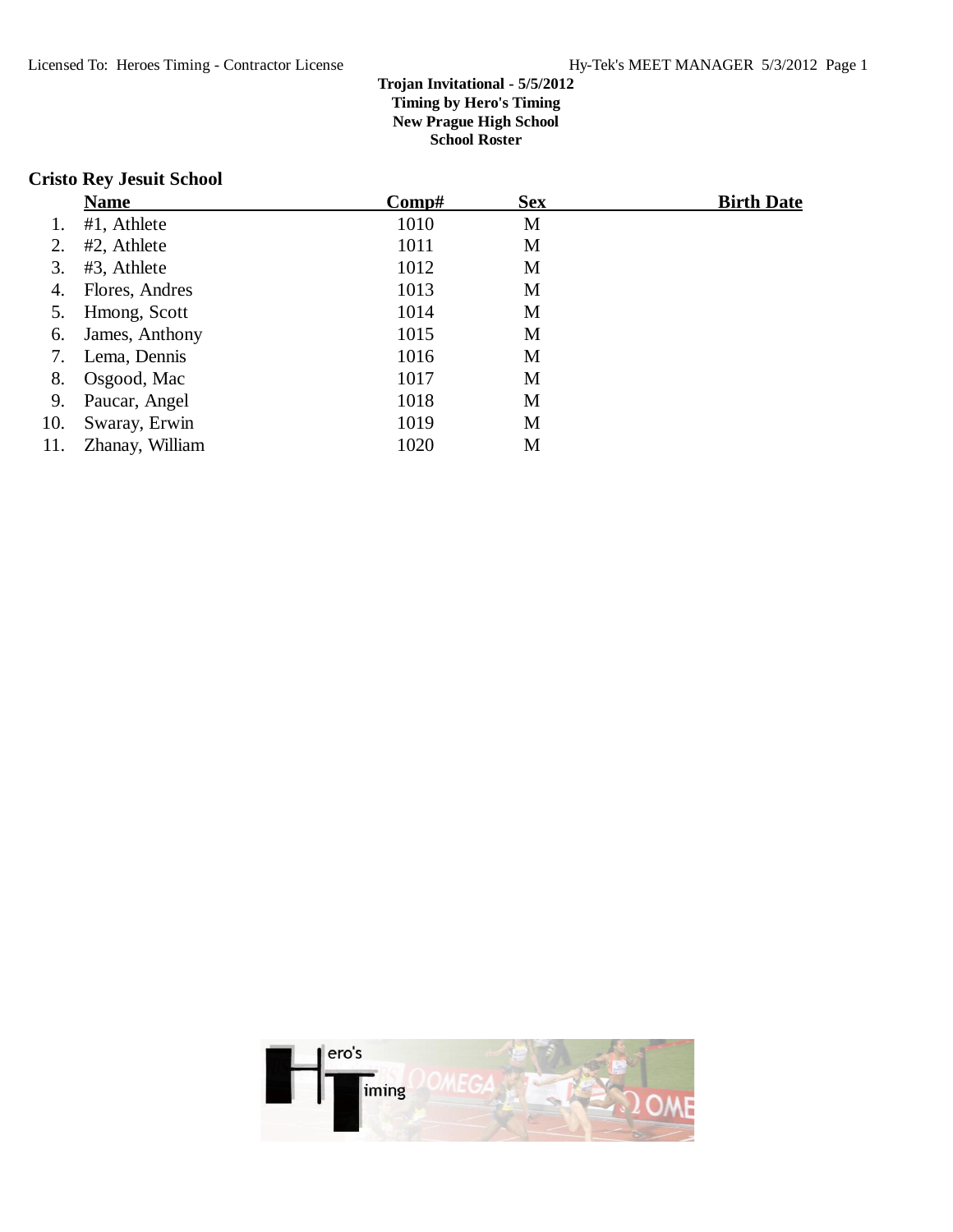# **Fair School**

|     | <b>Name</b>        | Comp# | <b>Sex</b> | <b>Birth Date</b> |
|-----|--------------------|-------|------------|-------------------|
|     | Blakemore, Deonte' | 1027  | M          |                   |
| 2.  | Corzine, Joe       | 1028  | M          |                   |
| 3.  | Green, Rejuan      | 1029  | M          |                   |
| 4.  | Johnson, Kotter    | 1030  | M          |                   |
| 5.  | Perkins, Payton    | 1031  | M          |                   |
| 6.  | Sanders, Markus    | 1032  | M          |                   |
| 7.  | Schintgen, Darion  | 1033  | M          |                   |
| 8.  | Schuth, Skylar     | 1034  | M          |                   |
| 9.  | Simmons, Quinn     | 1035  | M          |                   |
| 10. | Williams, Quincy   | 1036  | M          |                   |
| 11. | Wilson, A'Zon      | 1037  | M          |                   |

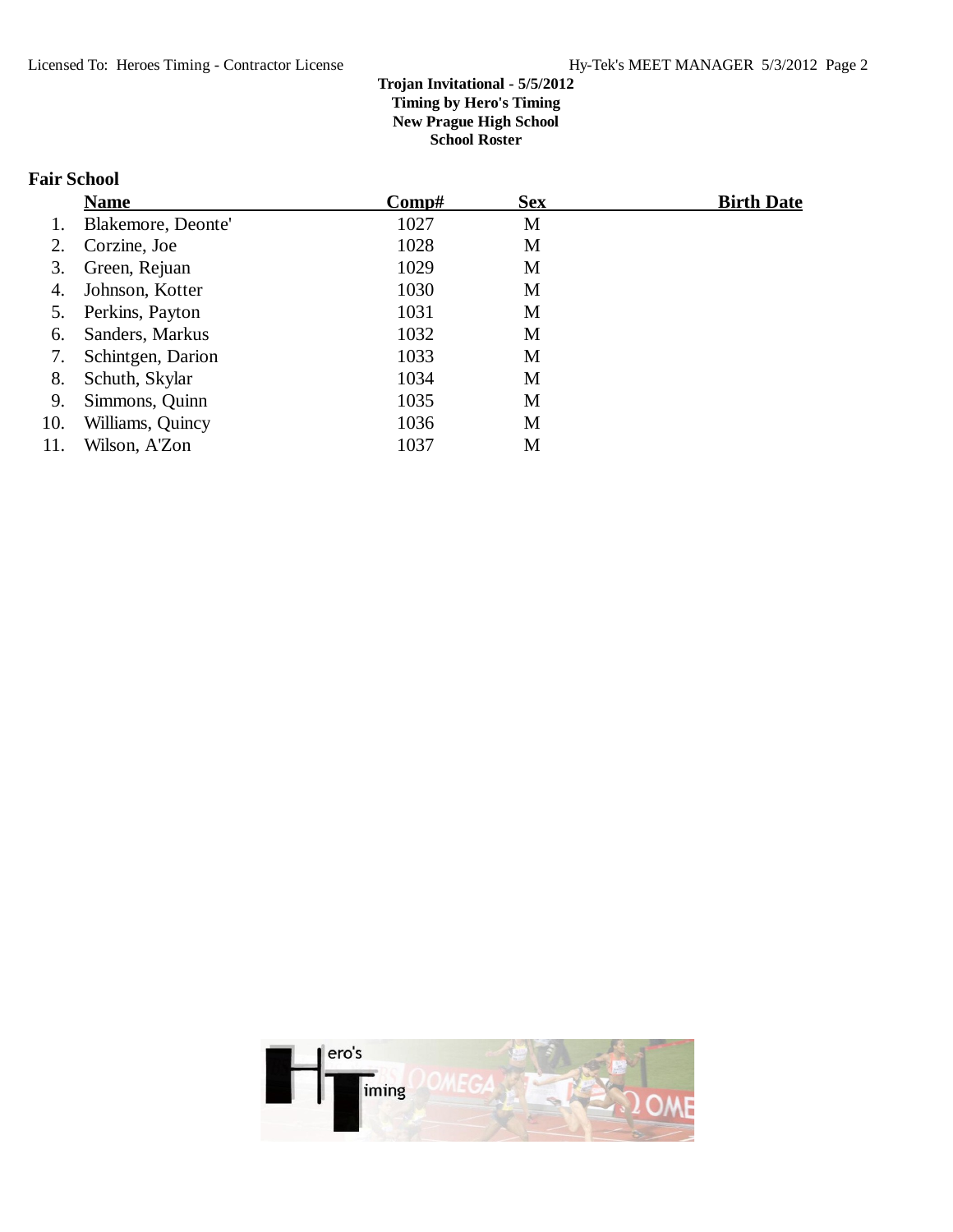# **Irondale**

|     | <b>Name</b>         | Comp# | <b>Sex</b> | <u>Birth Date</u> |
|-----|---------------------|-------|------------|-------------------|
| 1.  | Abdelkhalig, Khalid | 1091  | M          |                   |
| 2.  | Adelsman, Bjorn     | 1092  | M          |                   |
| 3.  | Adermann, Chris     | 1093  | M          |                   |
| 4.  | Bartels, Luke       | 1094  | M          |                   |
| 5.  | Beeksma, Mike       | 1095  | M          |                   |
| 6.  | Behl, Alexander     | 1096  | M          |                   |
| 7.  | Betker, Ben         | 1097  | M          |                   |
| 8.  | Blair, Tray         | 1098  | M          |                   |
| 9.  | Braun, Mark         | 1099  | M          |                   |
| 10. | Canfield, Justus    | 1100  | M          |                   |
| 11. | Cich, Adam          | 1101  | M          |                   |
| 12. | Doku, Jorg          | 1102  | M          |                   |
| 13. | Egberg, Charles     | 1103  | M          |                   |
| 14. | Gilbert, Jonah      | 1104  | M          |                   |
| 15. | Gilbert, Tyler      | 1105  | M          |                   |
| 16. | Hayden, Richard     | 1106  | M          |                   |
| 17. | Heckart, Austin     | 1107  | M          |                   |
| 18. | Hennessey, Patrick  | 1108  | M          |                   |
| 19. | Hernandez, Brandon  | 1109  | M          |                   |
| 20. | Hoff, Noah          | 1110  | M          |                   |
| 21. | Houfek, Brad        | 1111  | M          |                   |
| 22. | Humphrey, Geovanti  | 1112  | M          |                   |
| 23. | James, Victor       | 1113  | M          |                   |
| 24. | Johnson, Louis      | 1114  | M          |                   |
| 25. | Kelner, Alex        | 1115  | M          |                   |
| 26. | Kelner, Joe         | 1116  | M          |                   |
| 27. | Kruse, James        | 1117  | M          |                   |
| 28. | LaFleur, Sean       | 1118  | M          |                   |
| 29. | Magnuson, Riley     | 1119  | M          |                   |
| 30. | Mahir, Ismael       | 1120  | M          |                   |
| 31. | Malone, Fatah       | 1121  | M          |                   |
| 32. | Muhanna, Ashraf     | 1122  | M          |                   |
| 33. | Niece, Dustin       | 1123  | M          |                   |
| 34. | Nordhausen, Brandon | 1124  | M          |                   |
| 35. | Ogbonnaya, K.C.     | 1125  | M          |                   |
| 36. | Ojika, Ben          | 1126  | M          |                   |
| 37. | Olson, Alec         | 1127  | M          |                   |

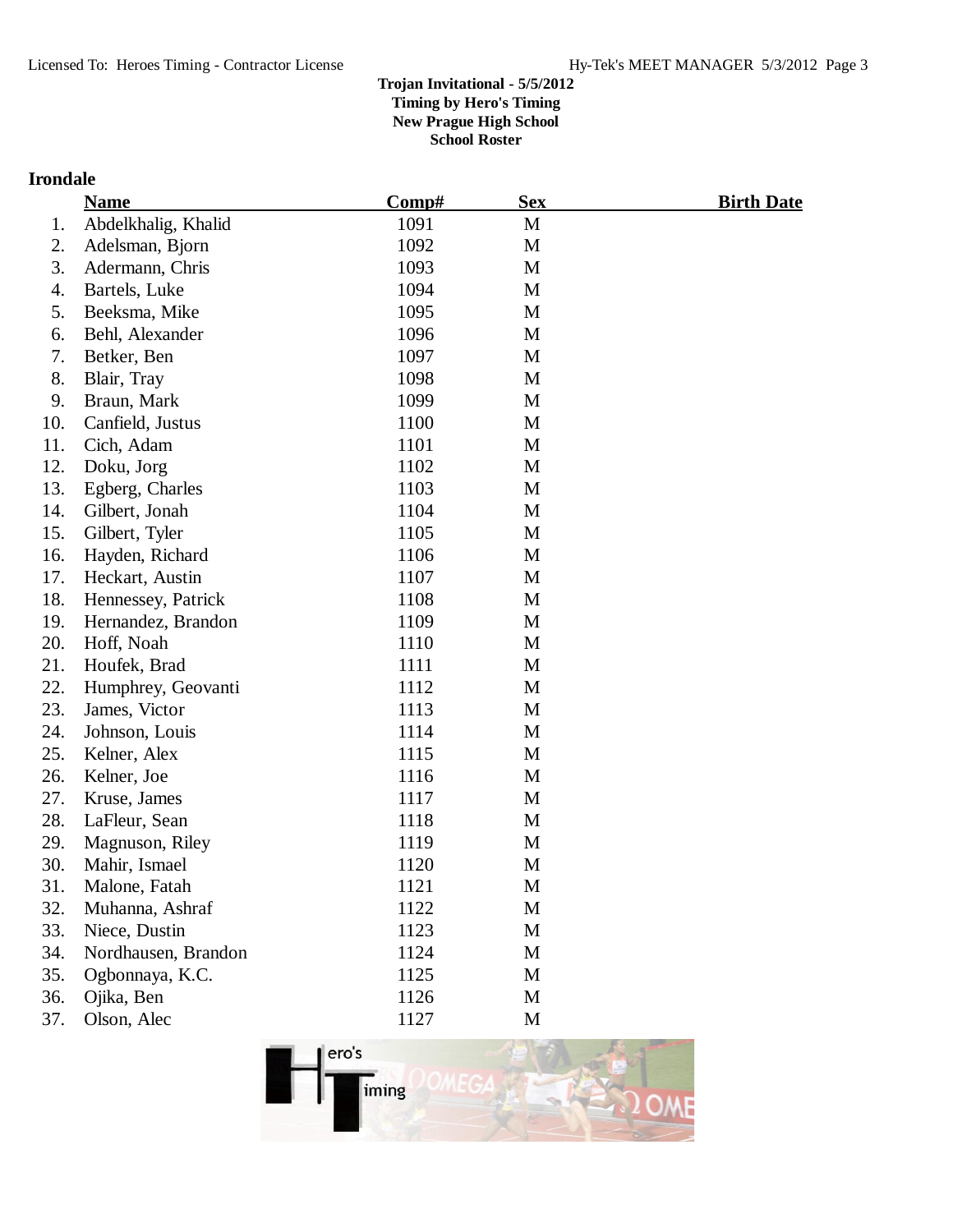# **Irondale**

|     | <b>Name</b>       | Comp# | <b>Sex</b>  | <b>Birth Date</b> |
|-----|-------------------|-------|-------------|-------------------|
| 38. | Paraskov, Viktor  | 1128  | M           |                   |
| 39. | Pate, Mike        | 1129  | $\mathbf M$ |                   |
| 40. | Paulsen, Brennan  | 1130  | $\mathbf M$ |                   |
| 41. | Phung, Tony       | 1131  | M           |                   |
| 42. | Poster, Kevin     | 1132  | M           |                   |
| 43. | Prange, Jacob     | 1133  | M           |                   |
| 44. | Raye, Josh        | 1134  | M           |                   |
| 45. | Renteria, Javier  | 1135  | M           |                   |
| 46. | Robinson, Adam    | 1136  | M           |                   |
| 47. | Robinson, Matt    | 1137  | M           |                   |
| 48. | Rodefeld, McEwan  | 1138  | M           |                   |
| 49. | Ruff, Adam        | 1139  | M           |                   |
| 50. | Salber, Dylan     | 1140  | M           |                   |
| 51. | Scott, Shane      | 1141  | $\mathbf M$ |                   |
| 52. | Searls, Trevor    | 1142  | M           |                   |
| 53. | Smith, Eriq       | 1143  | M           |                   |
| 54. | Sprague, Sam      | 1144  | M           |                   |
| 55. | Swanson, Nick     | 1145  | M           |                   |
| 56. | Tacheny, Victor   | 1146  | M           |                   |
| 57. | Tiede, Joe        | 1147  | M           |                   |
| 58. | Trusty, Matt      | 1148  | M           |                   |
| 59. | Vee, Cody         | 1149  | M           |                   |
| 60. | Vogel, Robert     | 1150  | M           |                   |
| 61. | Vossler, Sam      | 1151  | M           |                   |
| 62. | Waddell, Lee      | 1152  | M           |                   |
| 63. | Waite, Alec       | 1153  | M           |                   |
| 64. | Walker, Alonzo    | 1154  | M           |                   |
| 65. | Walker, Isaiah    | 1155  | M           |                   |
| 66. | Williams, Shannon | 1156  | M           |                   |
| 67. | Xiong, Tuezong    | 1157  | M           |                   |
| 68. | Yankey, Sam       | 1158  | M           |                   |
|     |                   |       |             |                   |

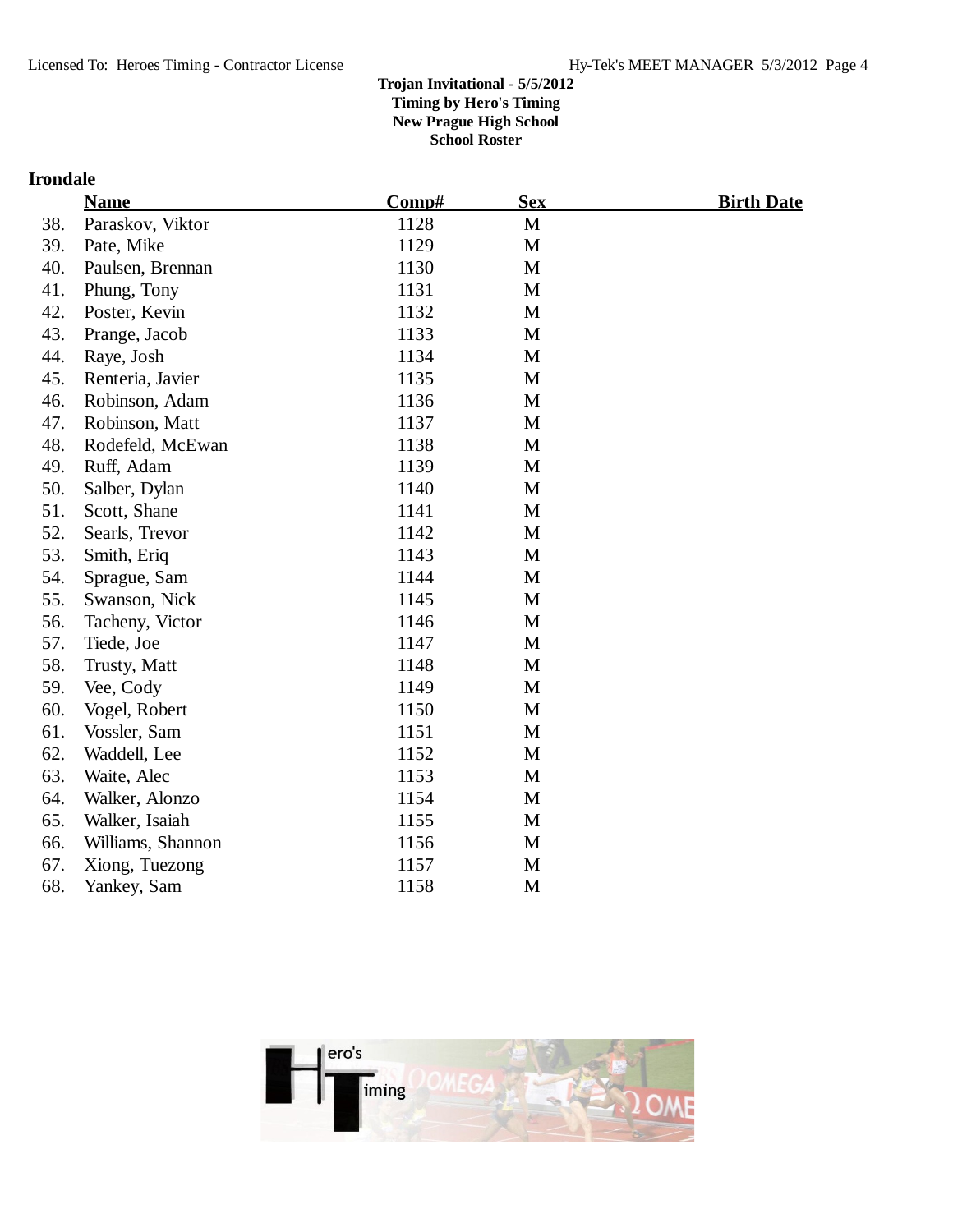## **Minneapolis South**

|     | <b>Name</b>                | Comp# | <b>Sex</b>  | <b>Birth Date</b> |
|-----|----------------------------|-------|-------------|-------------------|
| 1.  | Aaron, Durant              | 1204  | M           |                   |
| 2.  | Abdujalil, Jala            | 1205  | M           |                   |
| 3.  | Abdujaui, Hamdi            | 1206  | M           |                   |
| 4.  | Abdullahi, Hussen          | 1207  | M           |                   |
| 5.  | Afework, Lulseged          | 1208  | M           |                   |
| 6.  | Ahmed, Kalid               | 1209  | M           |                   |
| 7.  | Akpaka, Mark               | 1210  | M           |                   |
| 8.  | Alvarez, Andres            | 1211  | M           |                   |
| 9.  | Amin, Amin                 | 1212  | M           |                   |
| 10. | Ansha, Negawo              | 1213  | M           |                   |
| 11. | Arreola, Misael            | 1214  | M           |                   |
| 12. | Atwater, Kirk              | 1215  | M           |                   |
| 13. | Aziz, Hamzah               | 1216  | M           |                   |
| 14. | Berhe, Salih               | 1217  | M           |                   |
| 15. | Bowdrey, Pierre            | 1218  | M           |                   |
| 16. | Bulchaa, Firaoal           | 1219  | M           |                   |
| 17. | Carr, Ethan                | 1220  | M           |                   |
| 18. | Casey, Eamonn              | 1221  | M           |                   |
| 19. | Chen, Longi                | 1222  | M           |                   |
| 20. | Clausen, Andrew            | 1223  | M           |                   |
| 21. | Collins, Jack              | 1224  | M           |                   |
| 22. | Craves, Avery              | 1225  | M           |                   |
| 23. | Devore, Ben                | 1226  | M           |                   |
| 24. | Dolan, Lake                | 1227  | M           |                   |
| 25. | Driver, Ethan              | 1228  | M           |                   |
| 26. | Ducat, Aniell              | 1229  | M           |                   |
| 27. | Durant, Aaron              | 1230  | M           |                   |
| 28. | Everetts, Kyle             | 1231  | M           |                   |
| 29. | Fajllettez, James          | 1232  | M           |                   |
| 30. | Garrity, Conor             | 1233  | M           |                   |
| 31  | Gutierrez-Oropeza, Alberto | 1234  | M           |                   |
| 32. | Hedberg, Jack              | 1235  | M           |                   |
| 33. | Isola, Abram               | 1236  | M           |                   |
| 34. | Jones, Marques             | 1237  | M           |                   |
| 35. | Kange, Adrian              | 1238  | $\mathbf M$ |                   |
| 36. | Kange, Collin              | 1239  | M           |                   |
| 37. | Kendall, Jackson           | 1240  | M           |                   |
|     |                            |       |             |                   |

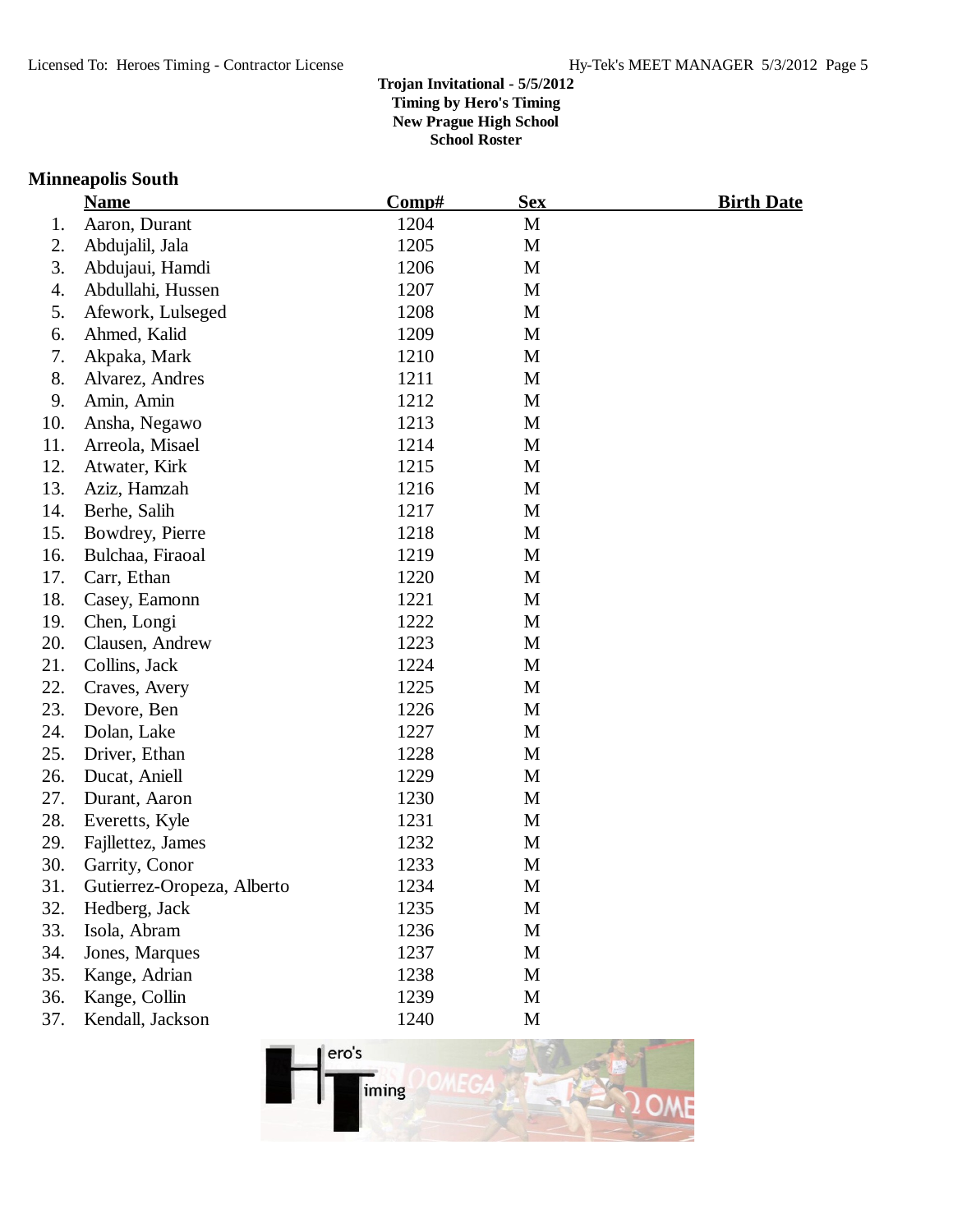## **Minneapolis South**

|     | <b>Name</b>         | Comp# | <b>Sex</b> | <b>Birth Date</b> |
|-----|---------------------|-------|------------|-------------------|
| 38. | Larkins, Devin      | 1241  | M          |                   |
| 39. | Lema-Canar, Reggy   | 1242  | M          |                   |
| 40. | Leon-Morales, Alex  | 1243  | M          |                   |
| 41. | Merdassa, Abenezer  | 1244  | M          |                   |
| 42. | Mitchell, Alaon     | 1245  | M          |                   |
| 43. | Mohamed, Khalid     | 1246  | M          |                   |
| 44. | Mohamed, Obsa       | 1247  | M          |                   |
| 45. | Muhammad, Malik     | 1248  | M          |                   |
| 46. | Nelson, Cole        | 1249  | M          |                   |
| 47. | Nelson, Eric        | 1250  | M          |                   |
| 48. | Nelson, Sam         | 1251  | M          |                   |
| 49. | Neubecker, Ben      | 1252  | M          |                   |
| 50. | Ochoa, Hugo         | 1253  | M          |                   |
| 51. | Patterson, Jacob    | 1254  | M          |                   |
| 52. | Peterson, Brett     | 1255  | M          |                   |
| 53. | Pipkin, Fred        | 1256  | M          |                   |
| 54. | Reff, Isaiah        | 1257  | M          |                   |
| 55. | Sameru, Abdulfatha  | 1258  | M          |                   |
| 56. | Scott, Matthew      | 1259  | M          |                   |
| 57. | Selle, Malik        | 1260  | M          |                   |
| 58. | Smart, Orion        | 1261  | M          |                   |
| 59. | Smith, Ajae         | 1262  | M          |                   |
| 60. | St. Aubin, Robert   | 1263  | M          |                   |
| 61. | Stark, Devin        | 1264  | M          |                   |
| 62. | Stevens, Troy       | 1265  | M          |                   |
| 63. | Strong, Brandon     | 1266  | M          |                   |
| 64. | Stuart, Jonah       | 1267  | M          |                   |
| 65. | Sullivan, Kevin     | 1268  | M          |                   |
| 66. | Swalm, Matthew      | 1269  | M          |                   |
| 67. | Taylor, Kristopher  | 1270  | M          |                   |
| 68. | Thell, Joseph       | 1271  | M          |                   |
| 69. | Thompson, Olubokola | 1272  | M          |                   |
| 70. | Thompson, Trace     | 1273  | M          |                   |
| 71. | Trelsted, Alec      | 1274  | M          |                   |
| 72. | Willette, Frankie   | 1275  | M          |                   |
| 73. | Willette, Henry     | 1276  | M          |                   |
| 74. | Wilson, Kern        | 1277  | M          |                   |

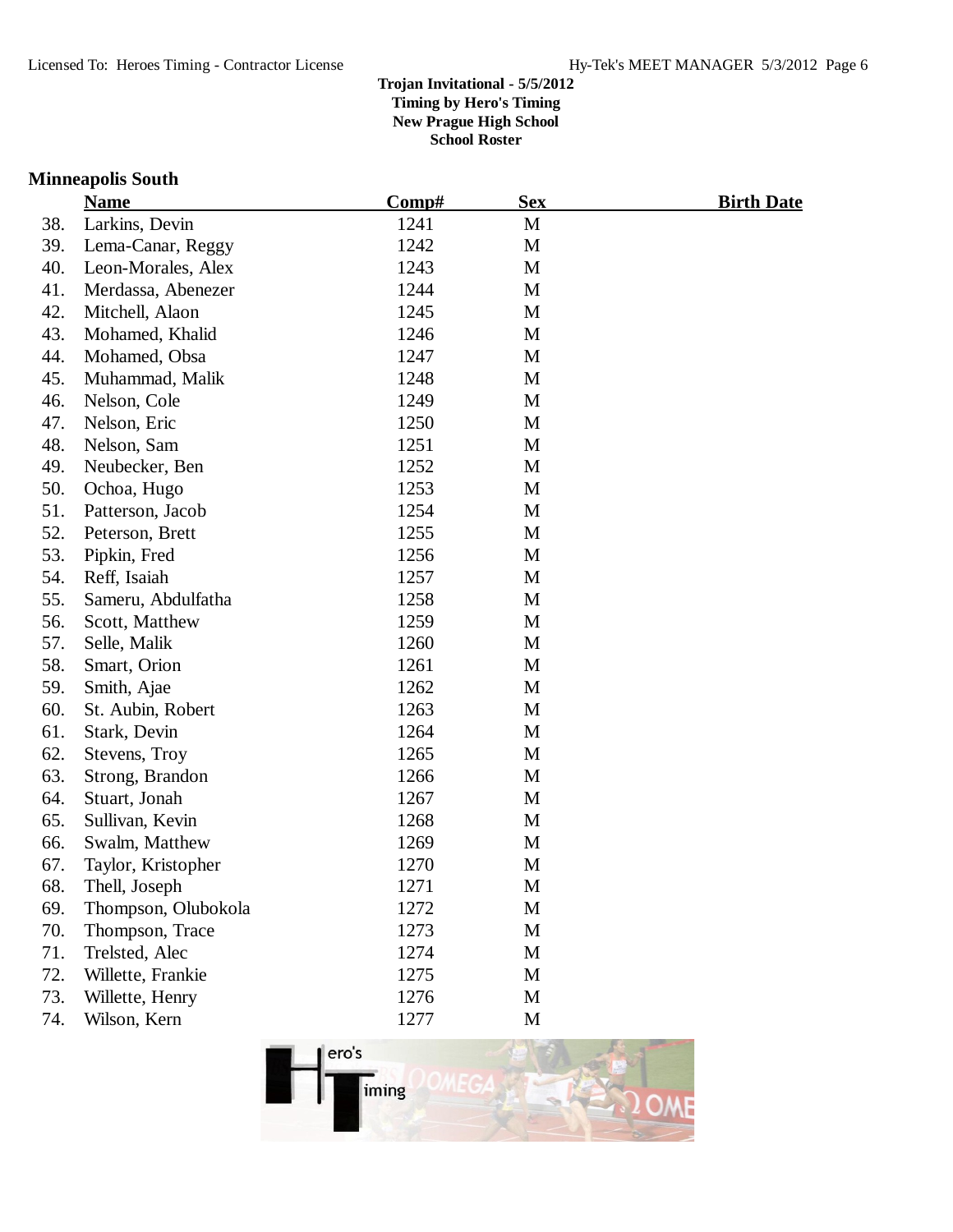## **Minneapolis South**

|     | <b>Name</b>   | ∴omp# | Sex | <b>Birth Date</b> |
|-----|---------------|-------|-----|-------------------|
| 75. | Wondimu, Miky | 1278  | М   |                   |

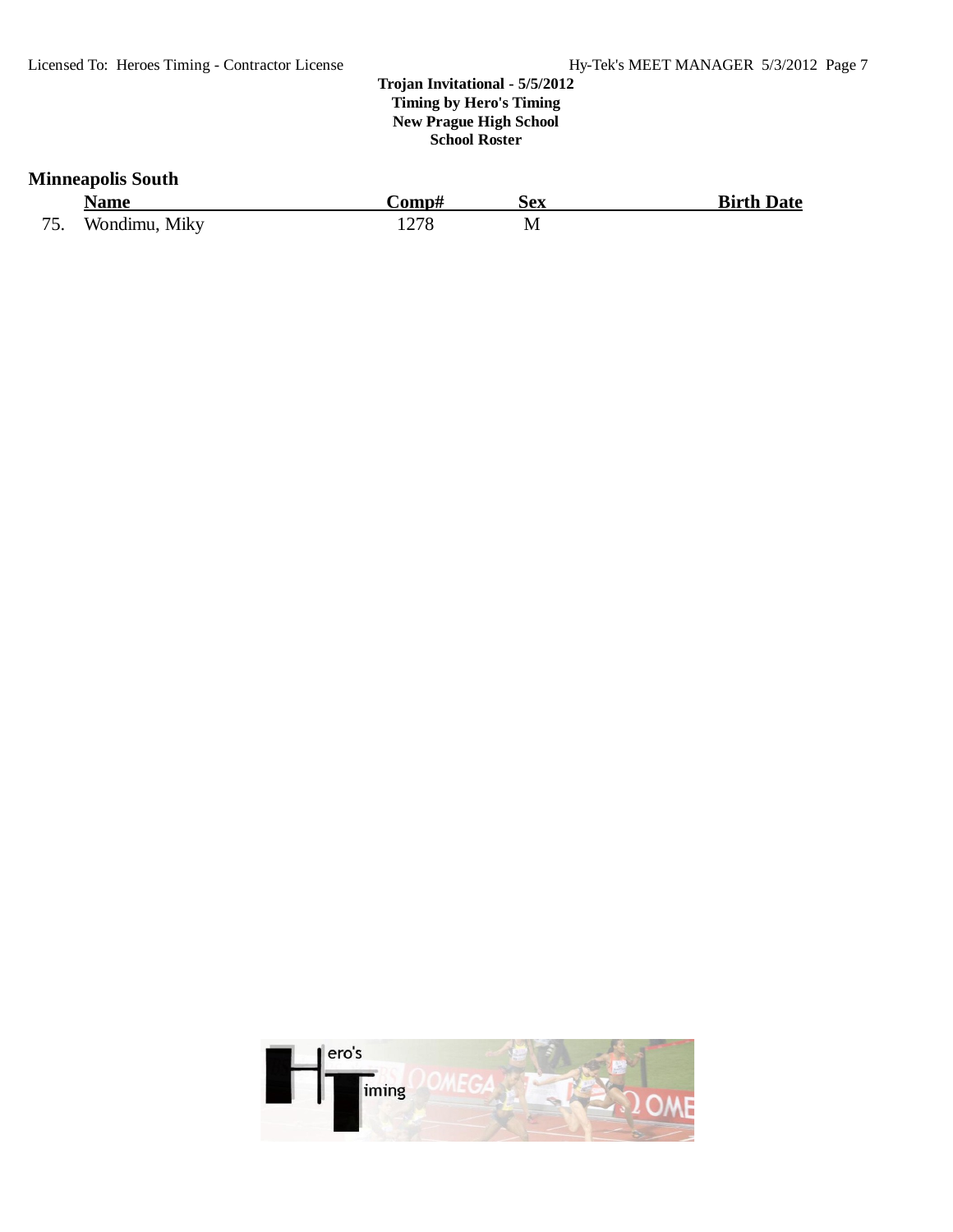## **New Prague**

|     | <b>Name</b>       | Comp# | <b>Sex</b>  | <u>Birth Date</u> |
|-----|-------------------|-------|-------------|-------------------|
| 1.  | Baer, Mason       | 1370  | $\mathbf M$ |                   |
| 2.  | Barden, Corey     | 1371  | M           |                   |
| 3.  | Beranek, Tony     | 1372  | M           |                   |
| 4.  | Berg, James       | 1373  | M           |                   |
| 5.  | Bornholdt, Blane  | 1374  | M           |                   |
| 6.  | Breiner, Eli      | 1375  | M           |                   |
| 7.  | Butler, JT        | 1376  | M           |                   |
| 8.  | Capesius, Dallas  | 1377  | M           |                   |
| 9.  | Chlan, Dylan      | 1378  | M           |                   |
| 10. | Currie, Hunter    | 1379  | M           |                   |
| 11. | Davis, KeyAndre   | 1380  | M           |                   |
| 12. | Dietz, Zach       | 1381  | M           |                   |
| 13. | Doheny, Hakaan    | 1382  | M           |                   |
| 14. | Dorzinski, Carter | 1383  | M           |                   |
| 15. | Dudley, Kevin     | 1384  | M           |                   |
| 16. | Dvorak, Josh      | 1385  | M           |                   |
| 17. | Dykstra, Logan    | 1386  | M           |                   |
| 18. | Eide, Michael     | 1387  | M           |                   |
| 19. | Ekblad, Chris     | 1388  | M           |                   |
| 20. | Emond, Nick       | 1389  | M           |                   |
| 21. | Erickson, Jason   | 1390  | M           |                   |
| 22. | Floyd, Asher      | 1391  | M           |                   |
| 23. | Frawley, Joe      | 1392  | M           |                   |
| 24. | Frawley, Tom      | 1393  | M           |                   |
| 25. | Gall, Foster      | 1394  | M           |                   |
| 26. | Gliori, Nathan    | 1395  | M           |                   |
| 27. | Greenwalt, Dakota | 1396  | M           |                   |
| 28. | Gregor, Justin    | 1397  | M           |                   |
| 29. | Gullickson, Matt  | 1398  | M           |                   |
| 30. | Hardin, Will      | 1399  | M           |                   |
| 31. | Hendricks, Alex   | 1400  | M           |                   |
| 32. | Hendrickson, Ben  | 1401  | M           |                   |
| 33. | Holmes, Kendell   | 1402  | $\mathbf M$ |                   |
| 34. | Hyde, Nick        | 1403  | M           |                   |
| 35. | Jacobsen, Michael | 1404  | M           |                   |
| 36. | Jallah, Malik     | 1405  | M           |                   |
| 37. | Johnson, Nick     | 1406  | $\mathbf M$ |                   |

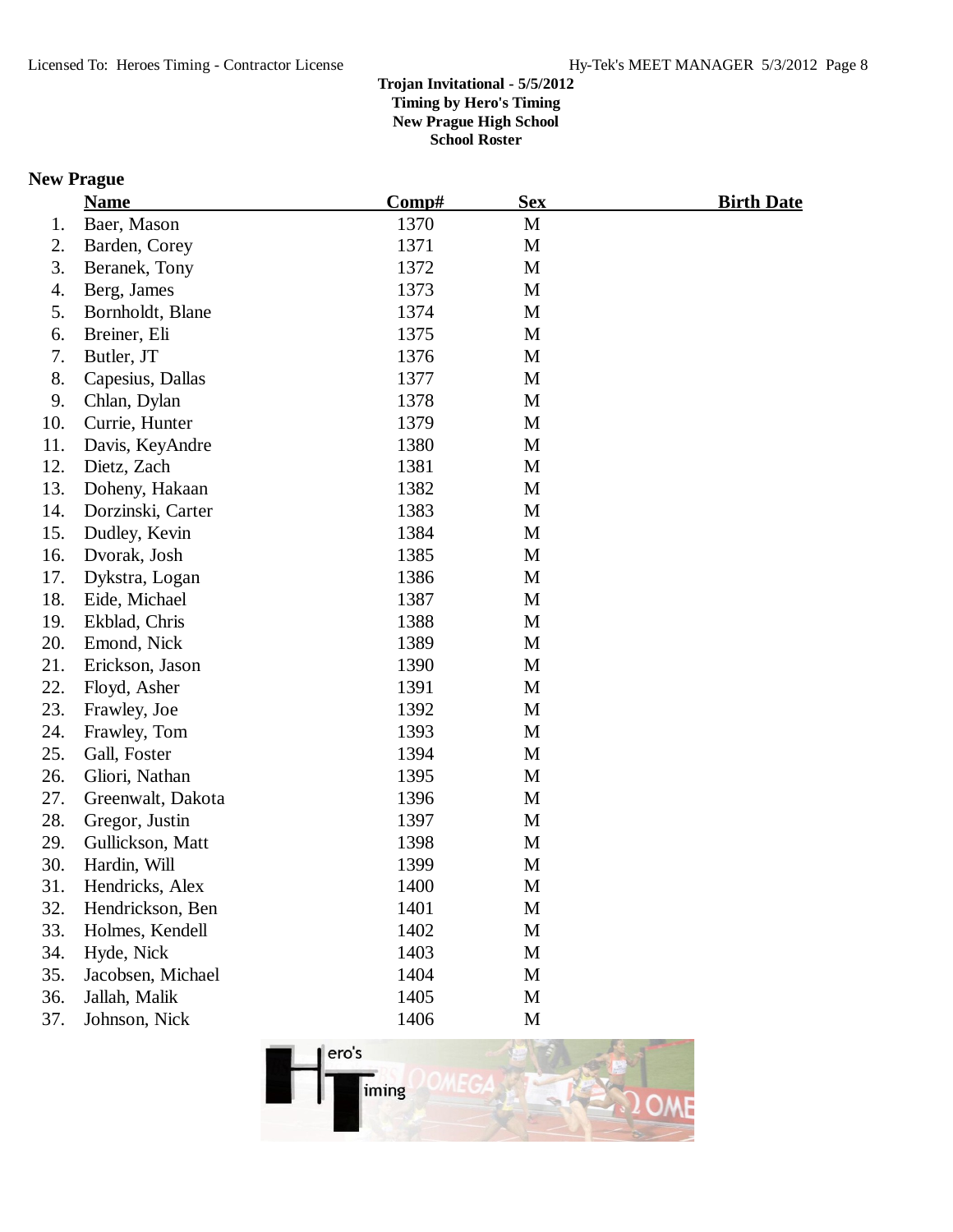## **New Prague**

|     | <b>Name</b>         | Comp# | <b>Sex</b>  | <b>Birth Date</b> |
|-----|---------------------|-------|-------------|-------------------|
| 38. | Kaczor, Jimmy       | 1407  | M           |                   |
| 39. | Kneip, Joe          | 1408  | M           |                   |
| 40. | LaFavor, Zach       | 1409  | M           |                   |
| 41. | Lein, Jordan        | 1410  | M           |                   |
| 42. | Lunder, Michael     | 1411  | M           |                   |
| 43. | Maddaus, Shawn      | 1412  | M           |                   |
| 44. | Maus, Kevin         | 1413  | M           |                   |
| 45. | McConnell, Brad     | 1414  | M           |                   |
| 46. | McHugh, Alex        | 1415  | M           |                   |
| 47. | McMillen, Ryan      | 1416  | M           |                   |
| 48. | Menden, Alex        | 1417  | M           |                   |
| 49. | Meyer, Cody         | 1418  | M           |                   |
| 50. | Meyer, Jack         | 1419  | M           |                   |
| 51. | Meyer, Jake         | 1420  | M           |                   |
| 52. | Midvedt, Wyatt      | 1421  | M           |                   |
| 53. | Milinkovich, Tanner | 1422  | M           |                   |
| 54. | Miller, Carter      | 1423  | M           |                   |
| 55. | Molitor, Peter      | 1424  | M           |                   |
| 56. | Natole, Nick        | 1425  | M           |                   |
| 57. | Nordine, Andy       | 1426  | M           |                   |
| 58. | Oldenburg, Ben      | 1427  | M           |                   |
| 59. | O'Neill, Danny      | 1428  | M           |                   |
| 60. | Oram, Mason         | 1429  | M           |                   |
| 61. | Polson, Josh        | 1430  | M           |                   |
| 62. | Preston, Nate       | 1431  | M           |                   |
| 63. | Rhein, Jason        | 1432  | M           |                   |
| 64. | Rynda, Luke         | 1433  | M           |                   |
| 65. | Schoenbauer, Drew   | 1434  | M           |                   |
| 66. | Shetka, Zachary     | 1435  | M           |                   |
| 67. | Strand, Kyle        | 1436  | M           |                   |
| 68. | Trecker, Tyler      | 1437  | M           |                   |
| 69. | Vang, Goy           | 1438  | M           |                   |
| 70. | Vogel, Greg         | 1439  | M           |                   |
| 71. | Wagner, Cain        | 1440  | M           |                   |
| 72. | Wagner, Conner      | 1441  | M           |                   |
| 73. | Wick, Travis        | 1442  | M           |                   |
| 74. | Widmer, Thomas      | 1443  | $\mathbf M$ |                   |

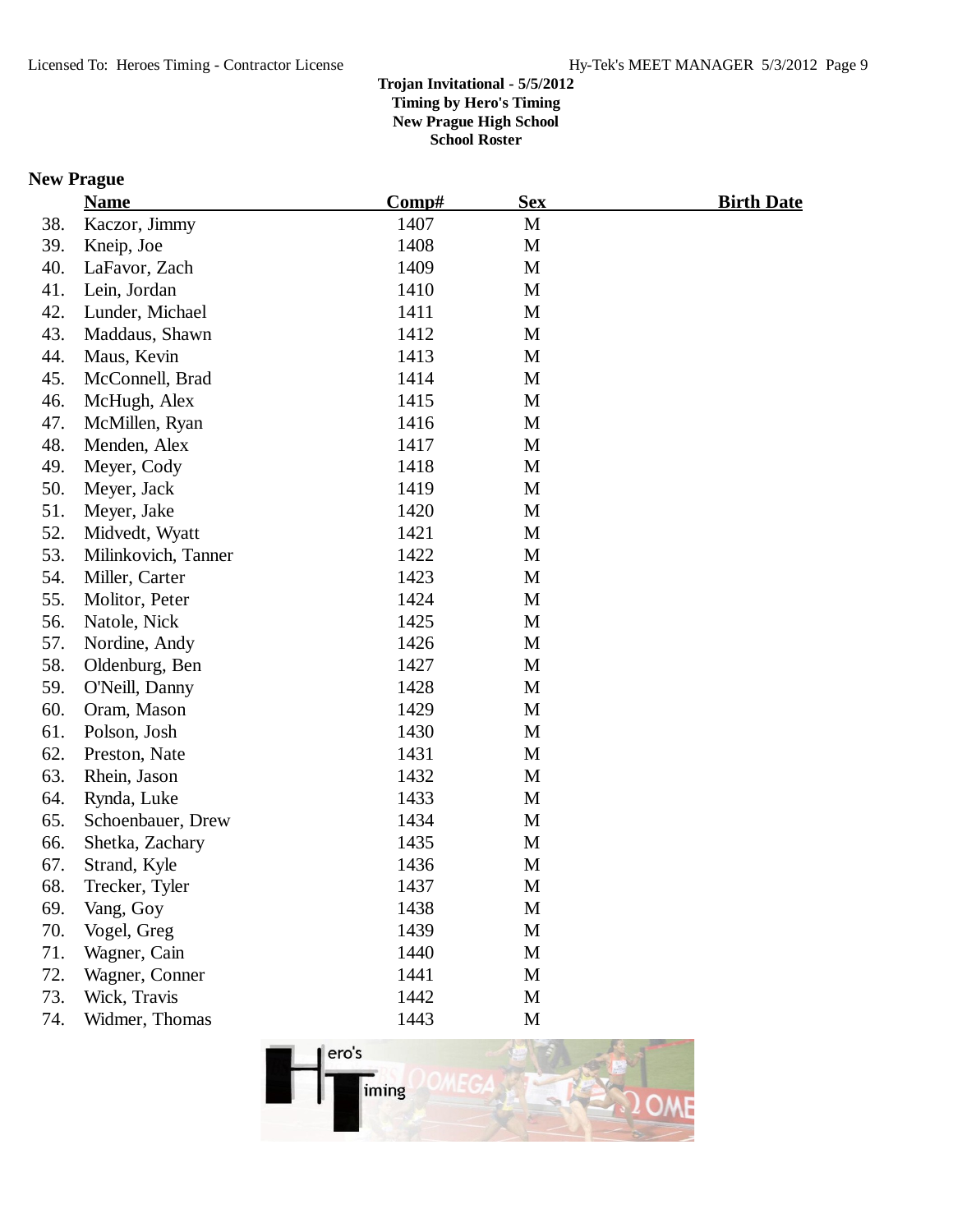## **New Prague**

|     | Name          | $\bf Comp\#$ | Sex | <b>Birth Date</b> |
|-----|---------------|--------------|-----|-------------------|
| 75. | Wollin, Sam   | 1444         | M   |                   |
| 76. | Wooten, Blake | 1445         | M   |                   |
| 77. | Wormer, Jacob | 1446         | M   |                   |

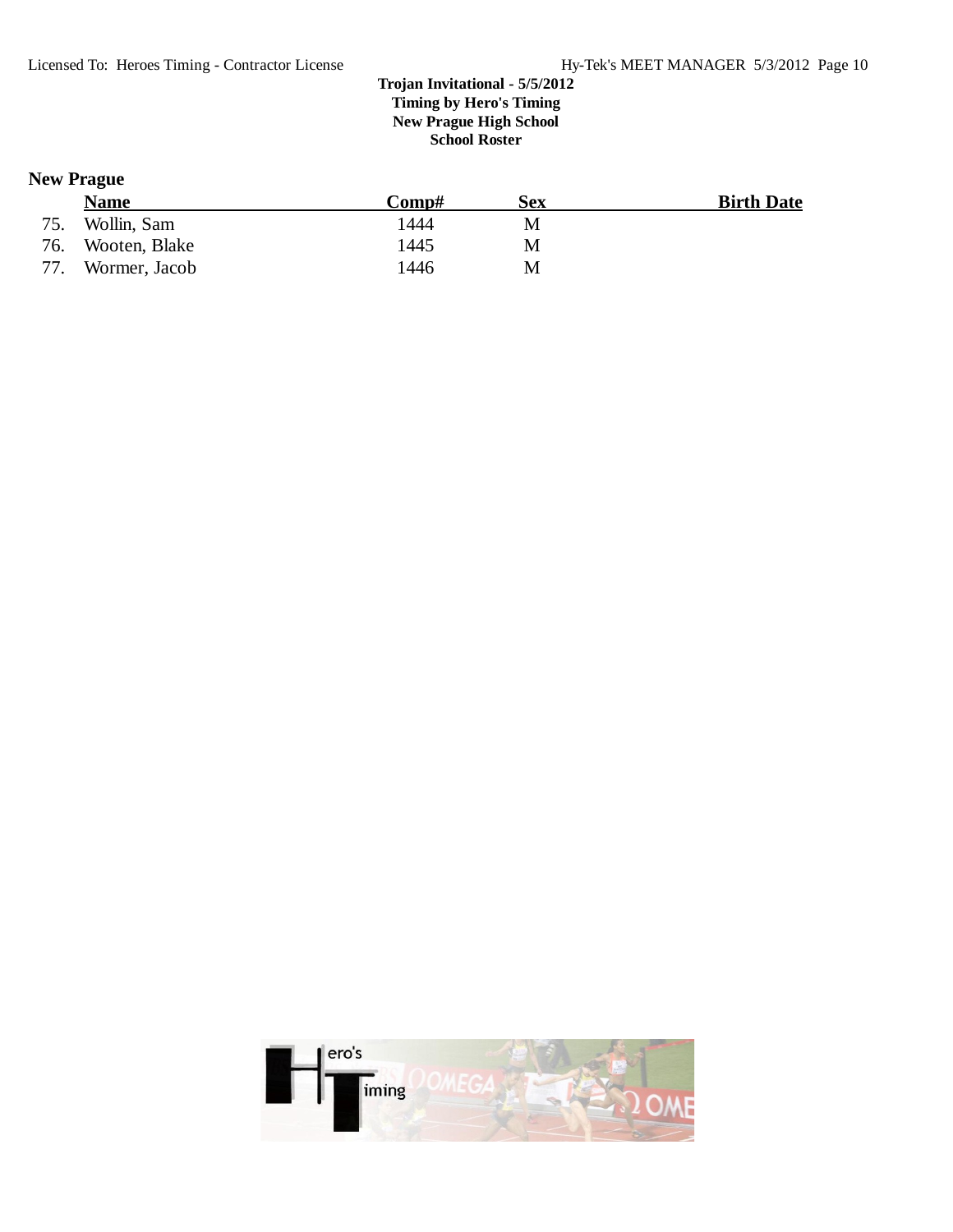## **St Croix Preparatory Academy**

|     | <b>Name</b>        | $\bf Comp\#$ | <b>Sex</b> | <b>Birth Date</b> |
|-----|--------------------|--------------|------------|-------------------|
| 1.  | Barbier, Anthony   | 1459         | M          |                   |
| 2.  | Bramstedt, Ian     | 1460         | M          |                   |
| 3.  | deLeon, Mark       | 1461         | M          |                   |
| 4.  | Gutierrez, Michael | 1462         | M          |                   |
| 5.  | Hanson, Brody      | 1463         | M          |                   |
| 6.  | Haubrich, Zach     | 1464         | M          |                   |
| 7.  | Kaul, Matt         | 1465         | M          |                   |
| 8.  | Mehls, Cameron     | 1466         | M          |                   |
| 9.  | Nelson, Steffen    | 1467         | M          |                   |
| 10. | Schumacher, Mike   | 1468         | M          |                   |
| 11. | Schumacher, Nick   | 1469         | M          |                   |
| 12. | Vang, Grant        | 1470         | M          |                   |
| 13. | Ylonen, Ryan       | 1471         | M          |                   |

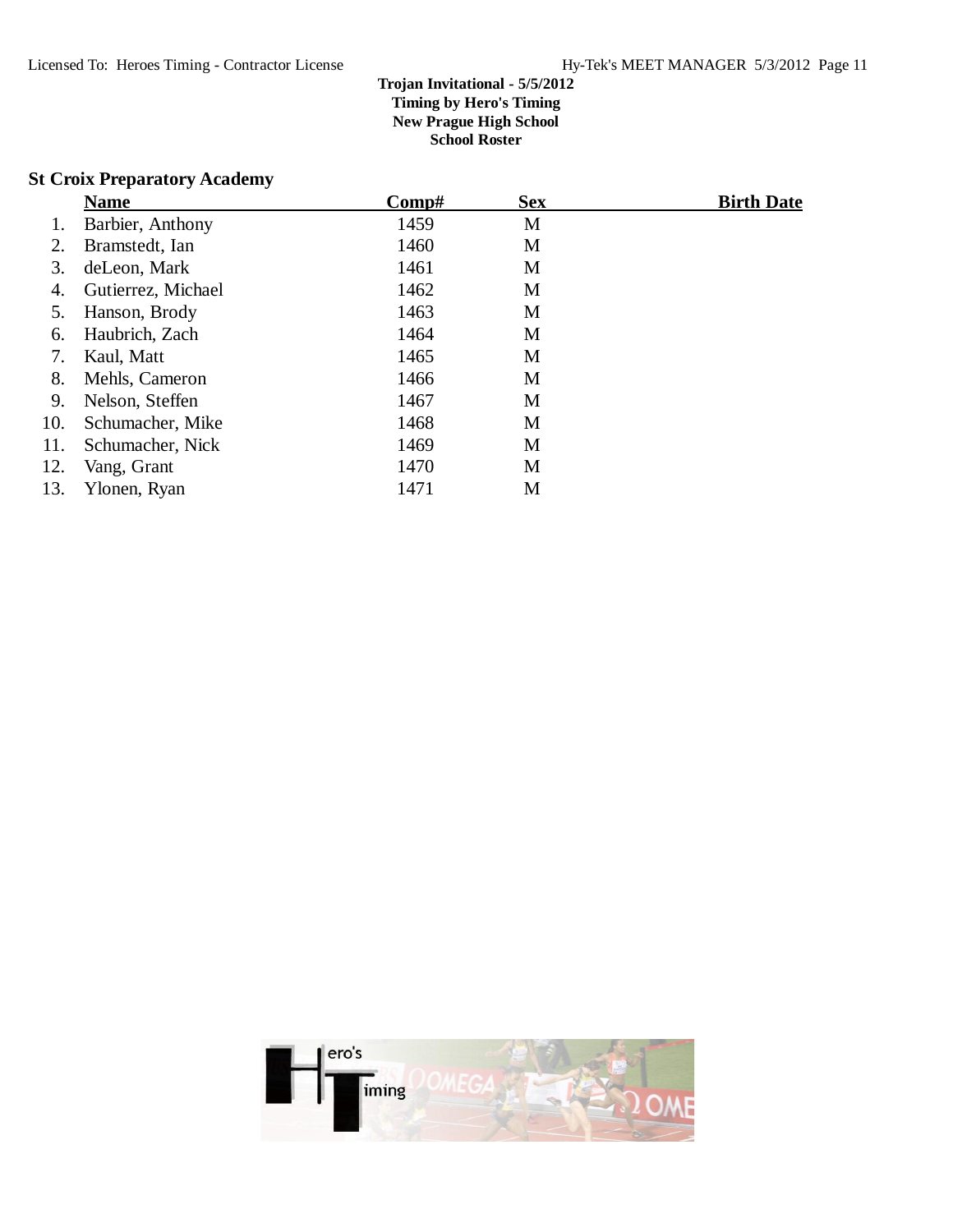## **St. Louis Park**

|     | <b>Name</b>          | Comp# | <b>Sex</b>   | <b>Birth Date</b> |
|-----|----------------------|-------|--------------|-------------------|
| 1.  | Abdi, Harun          | 1542  | $\mathbf{M}$ |                   |
| 2.  | Abdi, Mohamed        | 1543  | M            |                   |
| 3.  | Abdulkadir, Zekriya  | 1544  | M            |                   |
| 4.  | Abelson, Jesse       | 1545  | M            |                   |
| 5.  | Baker, DeMonte       | 1546  | M            |                   |
| 6.  | Belfiori-Cary, Jonah | 1547  | M            |                   |
| 7.  | Bowling, Avril       | 1548  | M            |                   |
| 8.  | Bretl, Payton        | 1549  | M            |                   |
| 9.  | Butler, Spencer      | 1550  | M            |                   |
| 10. | Casey, Samuel        | 1551  | M            |                   |
| 11. | Caven, Nikolas       | 1552  | M            |                   |
| 12. | Cline, William       | 1553  | M            |                   |
| 13. | Colman, Benjamin     | 1554  | M            |                   |
| 14. | Colman, Seth         | 1555  | M            |                   |
| 15. | Compton, Christopher | 1556  | M            |                   |
| 16. | Cork, Michael        | 1557  | M            |                   |
| 17. | Cork, Sean           | 1558  | M            |                   |
| 18. | Curry, Melvin        | 1559  | M            |                   |
| 19. | Danforth, John       | 1560  | M            |                   |
| 20. | Dawson, Sam          | 1561  | M            |                   |
| 21. | Dockery, D'Angelo    | 1562  | M            |                   |
| 22. | Fizer, Kashka        | 1563  | M            |                   |
| 23. | Goldstein, Daniel    | 1564  | M            |                   |
| 24. | Griffin, Bryant      | 1565  | M            |                   |
| 25. | Gruber, Benjamin     | 1566  | M            |                   |
| 26. | Hamilton, Jacob      | 1567  | M            |                   |
| 27. | Hayes, Kashif        | 1568  | M            |                   |
| 28. | Hengel, Benjamin     | 1569  | M            |                   |
| 29. | Hickerson, Mitchell  | 1570  | M            |                   |
| 30. | Hill, Caleb          | 1571  | M            |                   |
| 31. | Hussin, Maxamed      | 1572  | M            |                   |
| 32. | Huyck, Donovan       | 1573  | M            |                   |
| 33. | Ibrahim, Haydarus    | 1574  | M            |                   |
| 34. | Jeilani, Emran       | 1575  | M            |                   |
| 35. | Jelks, Cajuan        | 1576  | $\mathbf M$  |                   |
| 36. | Kahn, Daniel         | 1577  | M            |                   |
| 37. | Lacey, Grant         | 1578  | M            |                   |

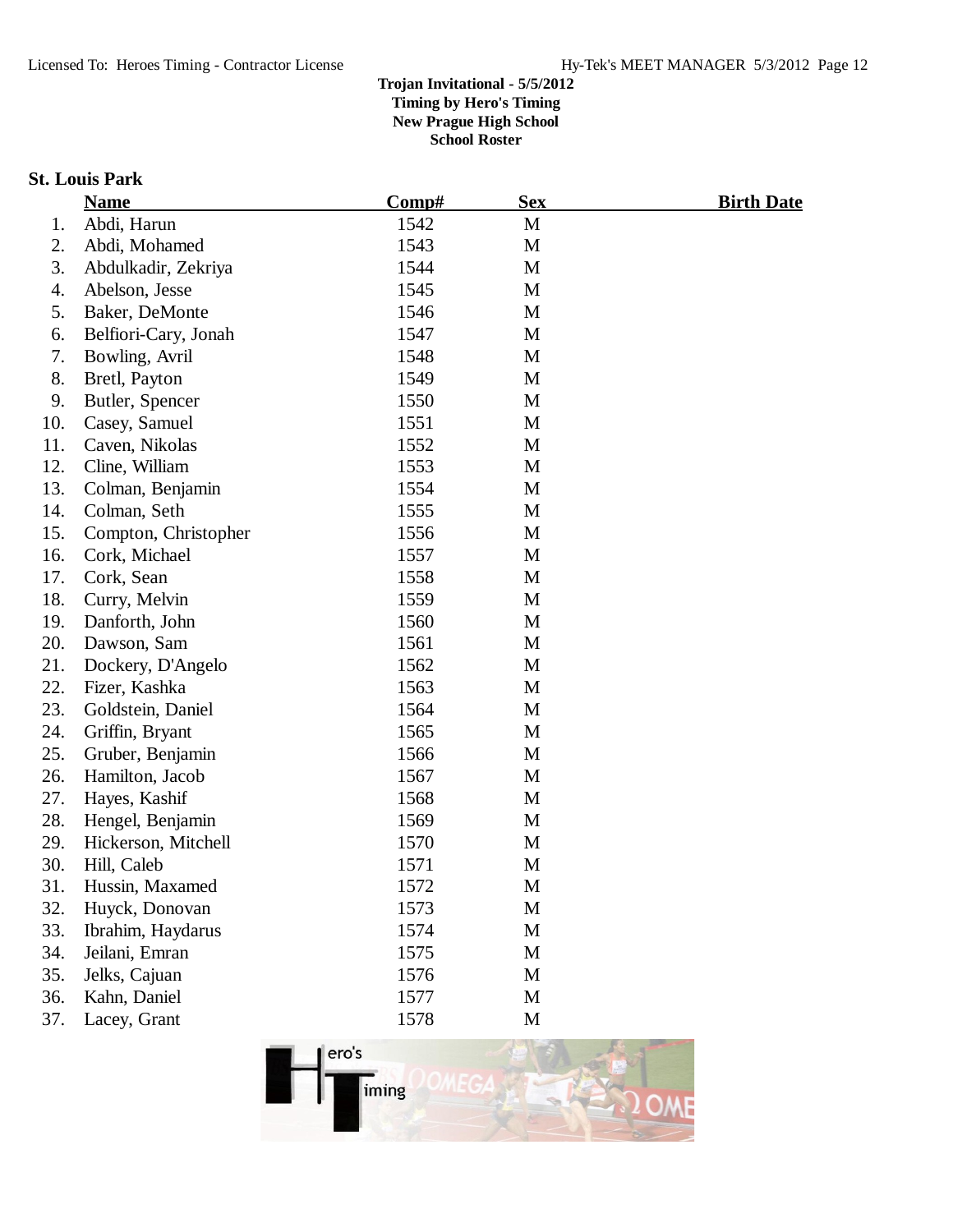## **St. Louis Park**

|     | <b>Name</b>          | Comp# | <b>Sex</b> | <b>Birth Date</b> |
|-----|----------------------|-------|------------|-------------------|
| 38. | Lawson, Xavier       | 1579  | M          |                   |
| 39. | Lian, Jason          | 1580  | M          |                   |
| 40. | Mahmoud, Rabie       | 1581  | M          |                   |
| 41. | Martin, Daren        | 1582  | M          |                   |
| 42. | McManus, Evan        | 1583  | M          |                   |
| 43. | Meier, Jacob         | 1584  | M          |                   |
| 44. | Mohamed, Ibrahim     | 1585  | M          |                   |
| 45. | Moranga, Gideon      | 1586  | M          |                   |
| 46. | Mullen, Jace         | 1587  | M          |                   |
| 47. | Nissen, Alexander    | 1588  | M          |                   |
| 48. | Oats, Denzell        | 1589  | M          |                   |
| 49. | Odhowa, Abdulkani    | 1590  | M          |                   |
| 50. | Olson, Samuel        | 1591  | M          |                   |
| 51. | Ombaba, Victor       | 1592  | M          |                   |
| 52. | Osman, Liban         | 1593  | M          |                   |
| 53. | Payton, Eli          | 1594  | M          |                   |
| 54. | Pilsner, Oneg        | 1595  | M          |                   |
| 55. | Pimsler, Gabriel     | 1596  | M          |                   |
| 56. | Piper, Rhett         | 1597  | M          |                   |
| 57. | Pokorney, Jacob      | 1598  | M          |                   |
| 58. | Rahamim, Samuel      | 1599  | M          |                   |
| 59. | Ramirez, Joseph      | 1600  | M          |                   |
| 60. | Reed, Dominic        | 1601  | M          |                   |
| 61. | Romlin, Charlie      | 1602  | M          |                   |
| 62. | Rotert, Mitchell     | 1603  | M          |                   |
| 63. | Rumpza, Nathan       | 1604  | M          |                   |
| 64. | Sakr, Mohamad        | 1605  | M          |                   |
| 65. | Schmelzle, Liam      | 1606  | M          |                   |
| 66. | Shaughnessy, Nick    | 1607  | M          |                   |
| 67. | Shaw, Jahdai         | 1608  | M          |                   |
| 68. | Shrestha, Brian      | 1609  | M          |                   |
| 69. | Smith, Brandon       | 1610  | M          |                   |
| 70. | Sokolowski, Jackson  | 1611  | M          |                   |
| 71. | Sokolowski, Nicholas | 1612  | M          |                   |
| 72. | Stern, Aaron         | 1613  | M          |                   |
| 73. | Sztainer, Shahar     | 1614  | M          |                   |
| 74. | Troska, Aaron        | 1615  | M          |                   |
|     |                      |       |            |                   |

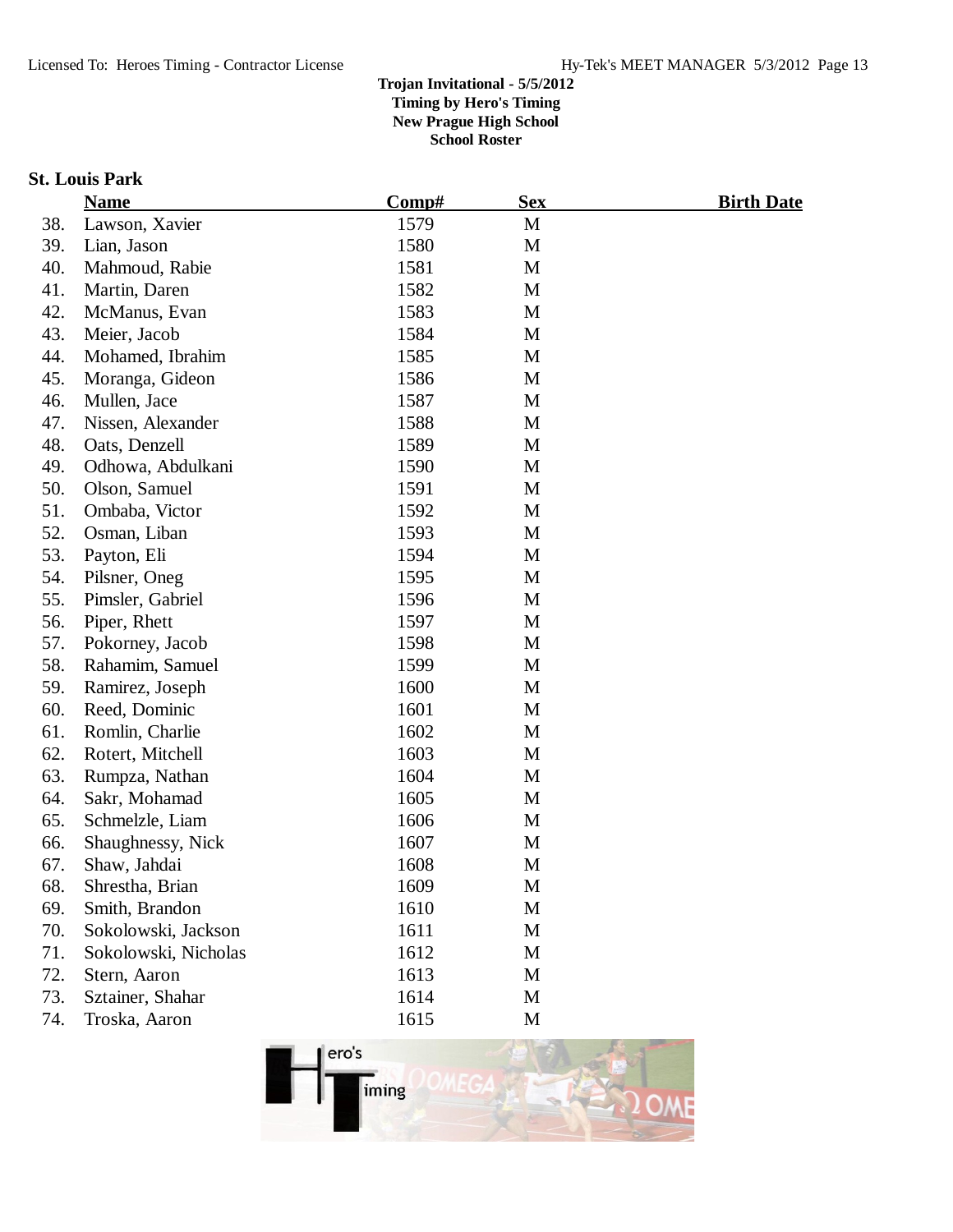### **St. Louis Park**

|     | <b>Name</b>          | $\bf Comp\#$ | <b>Sex</b> | <b>Birth Date</b> |
|-----|----------------------|--------------|------------|-------------------|
| 75. | Uzzell, Naris        | 1616         | M          |                   |
| 76. | Verhasselt, Benjamin | 1617         | M          |                   |
| 77. | VonEschen, Luke      | 1618         | M          |                   |
| 78. | Whitehead, Cedric    | 1619         | M          |                   |
| 79. | Wilkinson, Dalton    | 1620         | M          |                   |
| 80. | Young, Jordan        | 1621         | M          |                   |
| 81. | Young, Michael       | 1622         | M          |                   |